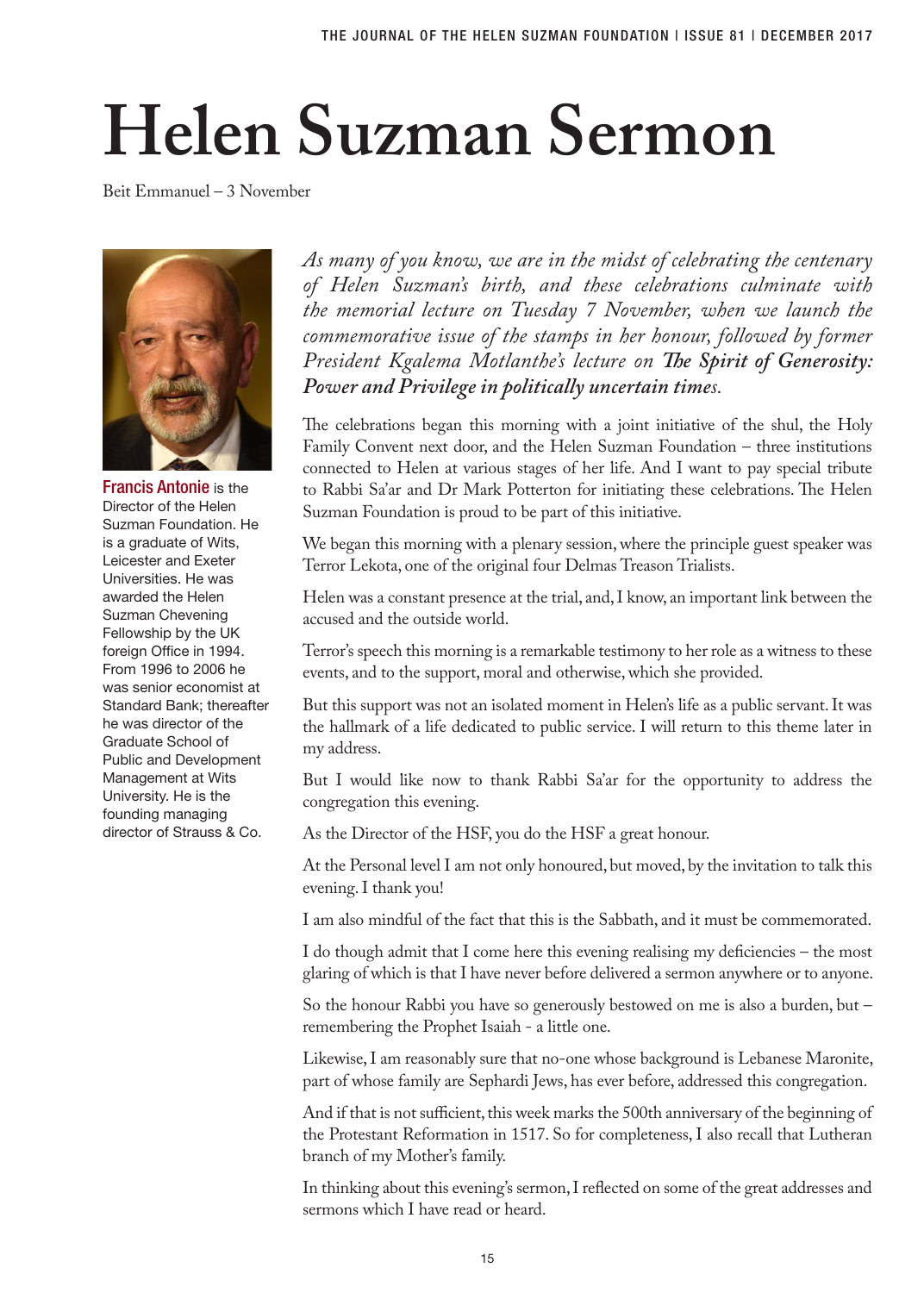Without doubt, the most compelling lecture I think I have ever attended was delivered by Professor R.J Werblowsky on "Jerusalem". He was the successor to Gerschwin Scholem at the Hebrew University and, as expected, that lecture shed light and clarity, not only on the place, but the idea behind the place.

The most compelling sermon I have ever come across, was that delivered by Bishop Colenso in March 1879, two months after the defeat of the British at Isandlwana.

And I would like to reflect on that sermon this evening and its relevance not only to Helen Suzman, but to our time.

*"What doth the Lord require of thee. To seek justice, to act mercifully and to walk humbly with your God"*

When I was appointed to the position of Director of the HSF. I had been clear that I didn't see the HSF being turned into a shrine to Helen. Rather, we would use the values which informed Helen's life and the example of her dedication to public service, as our guiding lights. In that way, we would both commemorate Helen, and be inspired by her. That I

believed, and still believe would, be paying appropriate tribute to Helen's life and memory.

How, then, do we bring together a nineteenth century Bishop from Natal, whom some regarded as schismatic and Helen Suzman, who I think would have somewhat relished at the idea of being schismatic?

In this beautifully and forcefully constructed sermon the good Bishop used the test from the Prophet Mica VI, 8:

*"What doth the Lord require of thee. To seek justice, to act mercifully and to walk humbly with your God"*

The Sermon is actually an excoriating one, in which Colenso spares no one.

The Colonial authorities, the imperial and the colonists all come under his scrutiny. And on the occasion when the Governor had called "for a day of prayer and humiliation", Colenso reviews the behaviour of all, and points out just how far from the Prophet's injunction all had fallen.

John Clarke writes: "So ended that memorable address, long to be remembered by those fortunate enough to hear it. Many of his listeners were indignant, some were saddened, a number accepted the castigation, and a few were admiringly antagonistic, but whatever the reaction to his words, such was the overall effect exercised by Colenso's strong and sincere personality that he was heard through to the end in silence."

There are many points of contact or of intersection between what Colenso was trying to do and say, and Helen's life.

Let me immediately say that the idea of Helen walking humbly, may strike many of us as somewhat incongruous, to say the least. I have no idea what she is saying or doing in the afterlife. It is not for one to speculate. But if there is an afterlife, I have no doubt that she will be asking all the difficult questions.

Helen's life was a life dedicated to seeking justice.

She stood up in Parliament and opposed Apartheid unequivocally. For 13 years, she was the only MP to do so. She took on every Apartheid bill and subjected it to criticism of the most penetrating, detailed and coruscating kind. Utterly fearless and devastatingly articulate, she confronted the scores of Nationalist MPs and bullying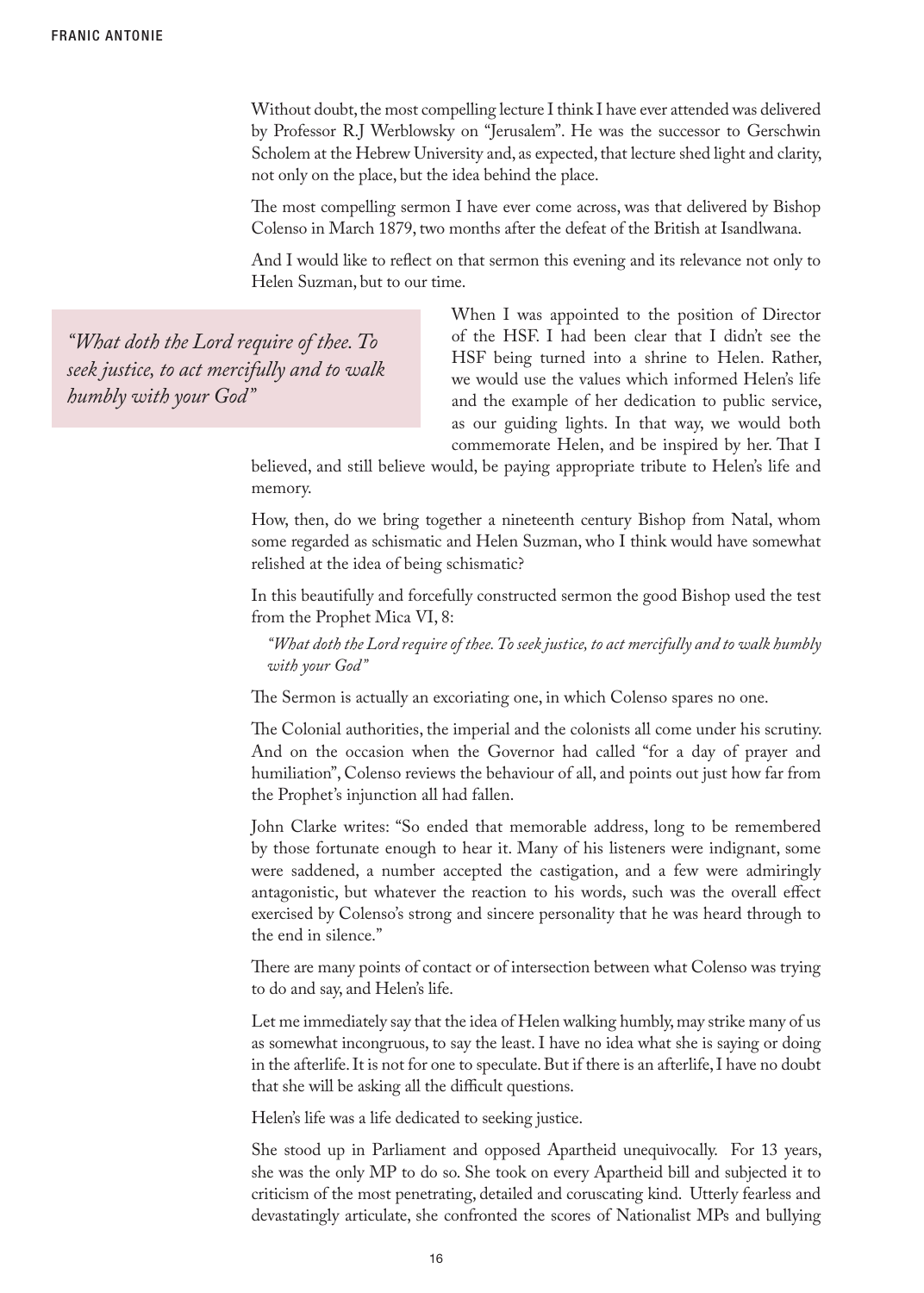Ministers. She took them on, time after time, in speech after speech. Suzman was unwavering in her support for a Bill of Rights and the principle of the Rule of Law defining features of our current liberal constitutional democracy.

It is a matter of public record that she not merely vociferously opposed the use of violence by the Apartheid regime, but repeatedly exposed in Parliament many of its worst instances.

Indeed, one of Helen Suzman's most important contributions was to use her Parliamentary position to highlight the injustices and violence of Apartheid and

bringing to light facts that would otherwise have been covered up. She did this by posing question after question in the House, thereby evading the censorship that then existed and bringing numerous iniquities to light. When told by a Minister that her questions were an embarrassment to South Africa, she famously retorted that it was not her questions but his answers that were the cause of the embarrassment. She also famously and repeatedly called for Nelson Mandela's

*Mandela writes: 'It was an odd and wonderful sight' he wrote, 'to see this courageous woman peering into our cells and strolling around our courtyard'.*

release – as for so many other political prisoners. This is all recorded in Hansard.

Finally, and perhaps most importantly, she used her Parliamentary position to assist the many victims of Apartheid. With her famous expression "go and see for yourself ", she purposefully went to see what was happening, and she acted on what she saw - often with crucial implications for people's lives. In particular, she played an unparalleled role in visiting prisons and improving conditions for political prisoners.

It is this last point that I wish to reflect on.

The Prophet Micah urges us to act mercifully.

Inevitably, we think that this injunction applies to those who rule over us. This is no doubt correct.

But this is where Helen used her authority as an MP to act in such a way, that the lives, especially of those incarcerated, were in so many ways improved.

Mandela writes: '*It was an odd and wonderful sight' he wrote, 'to see this courageous woman peering into our cells and strolling around our courtyard'. Suzman reported back on the inhuman conditions... Soon afterwards... conditions began to improve. The prisoner's saw Suzman's visit as a turning point: had she not come, wrote Neville Alexander, 'there is no saying what might have happened'"* 

Her all-important visits to Robben Island, and the improvements in the prisoner's lives that derived from them, were just the tip of the iceberg. She visited the banned and the banished. She fought to obtain amnesties and passports and exit visas for countless political (and non political) prisoners. She pleaded for scores and scores of individuals who were victims of the pass laws and group areas and racial classification. She took up the causes of literally hundreds, if not thousands, of individuals. She used her powers of persuasion and threats of exposure with ministers and officials to obtain redress. Her desk was a veritable harvest of the seeds of Apartheid and she worked tirelessly to try to help every one of those that sought her assistance, black, white or coloured, rich or poor, famous or unknown.

These are, I believe, all acts of mercy, carried out by a woman who understood what needed to be done, and who used her authority wisely with great effect.